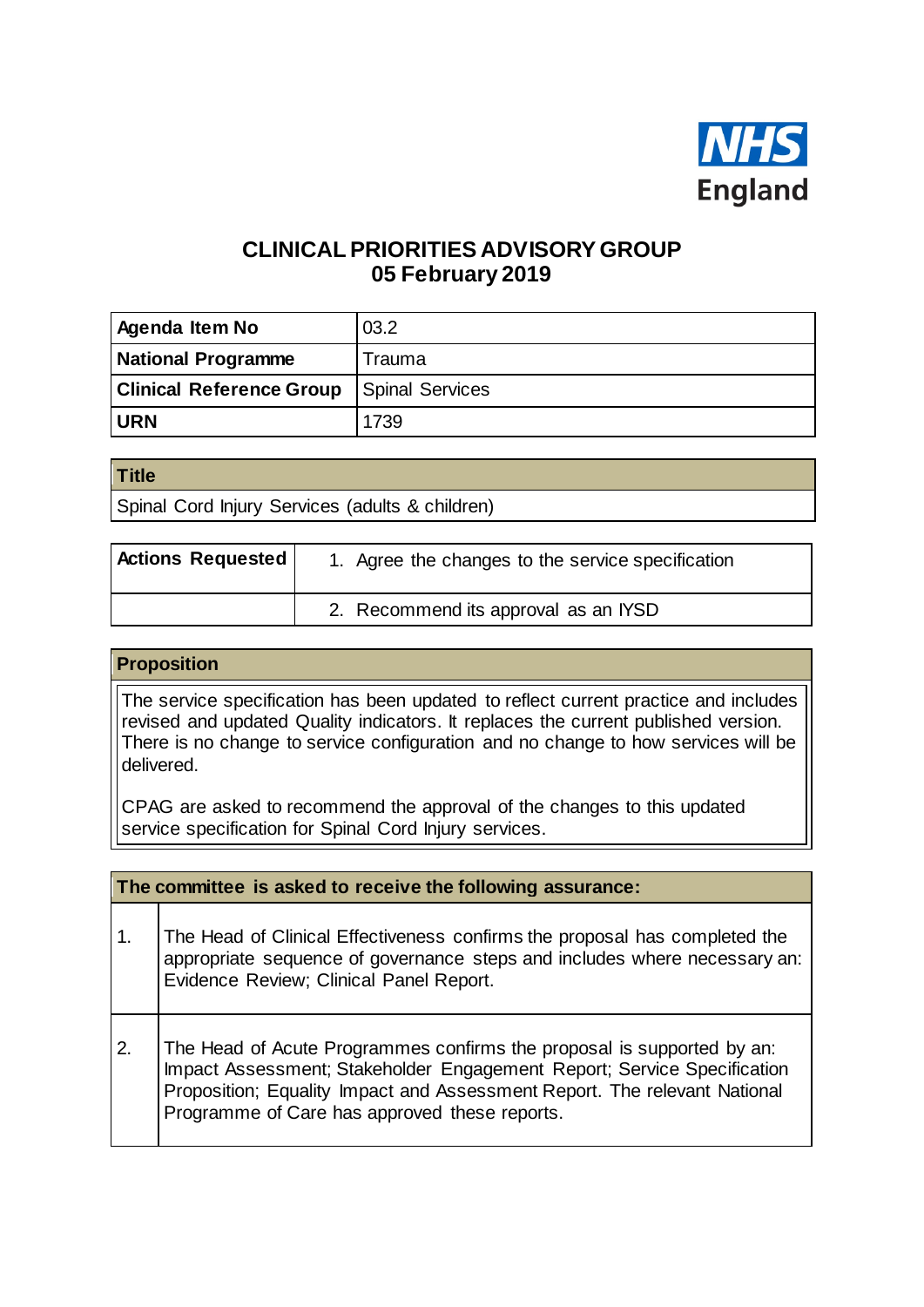| 3. | The Director of Finance (Specialised Commissioning) confirms that the impact<br>assessment has reasonably estimated a) the incremental cost and b) the<br>budget impact of the proposal. |
|----|------------------------------------------------------------------------------------------------------------------------------------------------------------------------------------------|
| 4. | The Clinical Programmes Director (Specialised Commissioning) confirms that<br>the service and operational impacts have been completed.                                                   |
| 5. | The Director of Nursing (Specialised Commissioning) confirms that the<br>proposed quality indicators have been adequately defined.                                                       |

 $\overline{\phantom{a}}$ 

|                  | The following documents are included (others available on request): |  |  |
|------------------|---------------------------------------------------------------------|--|--|
|                  | <b>Service Specification Proposition</b>                            |  |  |
| 2.               | Stakeholder Engagement Report                                       |  |  |
| 3.               | Evidence Summary - not applicable                                   |  |  |
| $\overline{4}$ . | Clinical Panel Report - not applicable                              |  |  |
| 5.               | <b>Equality Impact and Assessment Report</b>                        |  |  |

|                  | <b>The Benefits of the Proposition</b>                      |                                       |  |
|------------------|-------------------------------------------------------------|---------------------------------------|--|
| No               | <b>Metric</b>                                               | Summary of benefit (where applicable) |  |
| 1.               | Survival                                                    |                                       |  |
| 2.               | Progression<br>free survival                                |                                       |  |
| 3.               | <b>Mobility</b>                                             |                                       |  |
| $\overline{4}$ . | Self-care                                                   |                                       |  |
| 5.               | <b>Usual</b><br>activities                                  |                                       |  |
| 6.               | Pain                                                        |                                       |  |
| 7.               | Anxiety /<br>Depression                                     |                                       |  |
| 8.               | Replacement<br>of more toxic<br>treatment                   |                                       |  |
| 9.               | Dependency<br>on care giver /<br>supporting<br>independence |                                       |  |